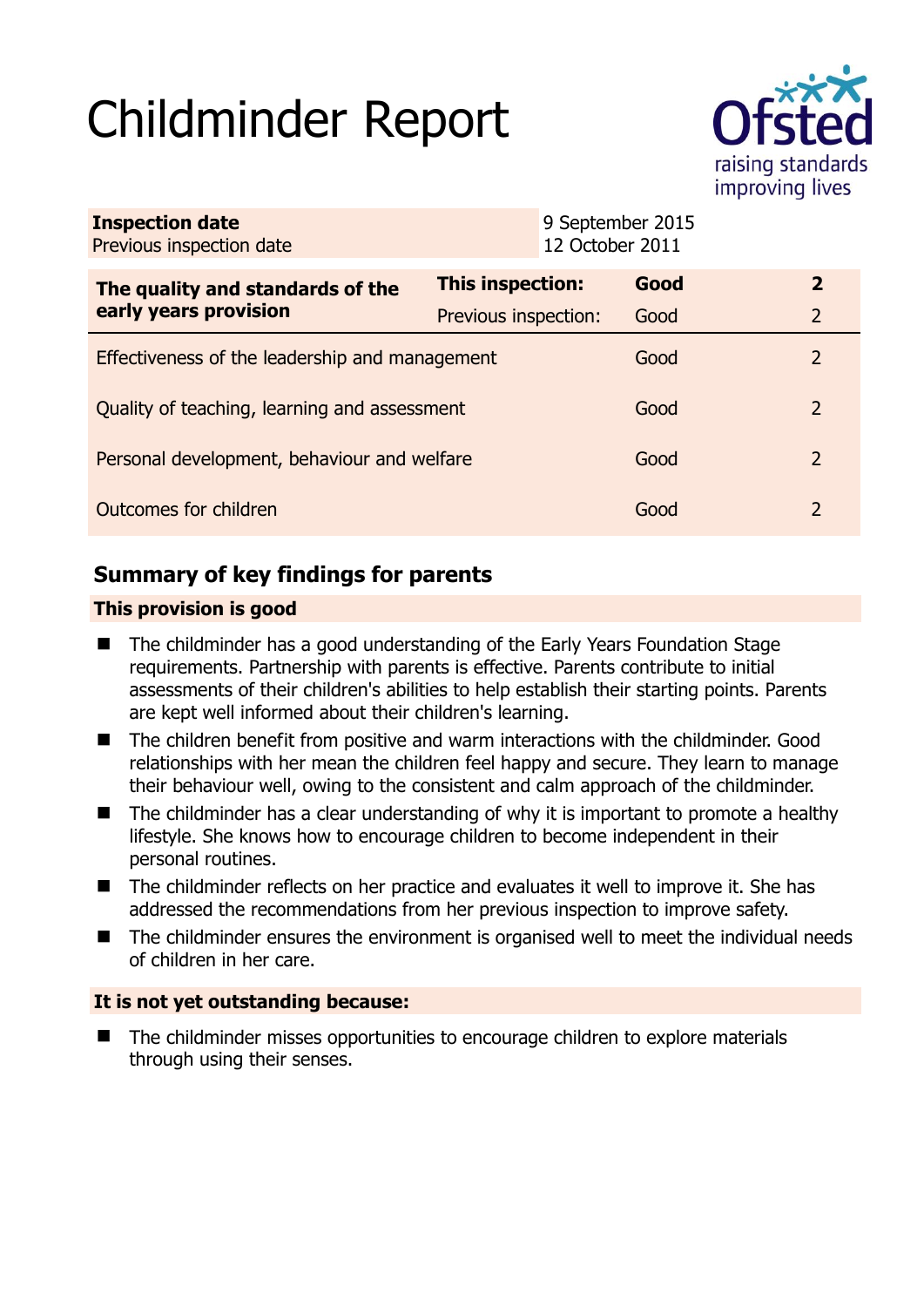## **What the setting needs to do to improve further**

#### **To further improve the quality of the early years provision the provider should:**

**P** provide children with access to a wide range of materials that encourage them to explore through using their senses.

#### **Inspection activities**

- The inspector sampled children's records and documentations.
- The inspector observed teaching and the impact it had on children's learning both indoors and outdoors.
- The inspector carried out a joint observation with the childminder.
- The inspector took account of the views of parents spoken to on the day of the inspection.
- The inspector held discussions with the childminder about her self-evaluation.

#### **Inspector**

Julia Maria Gouldsboro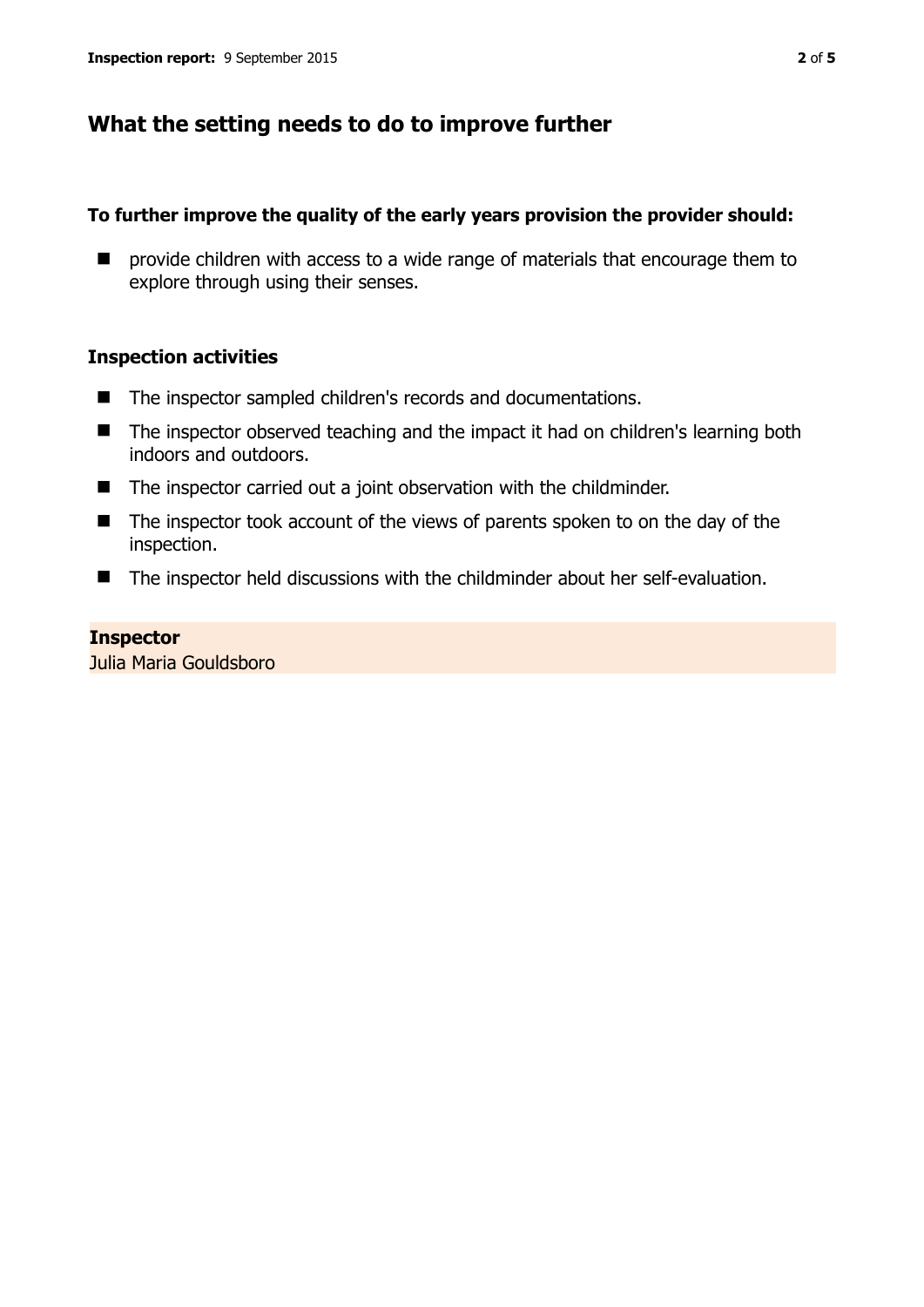# **Inspection findings**

#### **Effectiveness of the leadership and management is good**

Safeguarding is effective. Up-to-date policies and procedures help the childminder to keep children safe and protected from harm. She carries out detailed risk assessments both indoors and outdoors so that children are safe to explore and be independent. The childminder identifies children's needs and interests, and checks that they make good progress. Children learn and develop well in the positive environment the childminder provides. Her calm and gentle approach provides a good model and helps ensure that children's behaviour is good. The childminder has kept up to date with her training and promotes tolerance, equality and diversity well.

## **Quality of teaching, learning and assessment is good**

The childminder has routines that support children's learning and development well. She provides a wide range of challenging activities and experiences that enable children to develop in their learning. The childminder encourages children to be independent in their play. Children explore outdoor and indoor environments confidently. The childminder communicates well with the children to support their learning. She takes steps to develop and support the use of the children's home languages in their play. The childminder engages in useful conversations with the children, asking questions and repeating the children's phrases. These methods help develop children's language well. Children benefit from outings and activities that aid their physical development well.

#### **Personal development, behaviour and welfare are good**

Good settling-in procedures enable children to settle well and ensure that they are happy to play. The childminder has clear, consistent boundaries and rules. She encourages the children to share and take turns. Children learn to treat each other with respect. The childminder looks after children well. They try many different foods and make healthy choices from an early age. They learn good basic hygiene practices.

#### **Outcomes for children are good**

All children progress well. They learn to be independent in their personal care. For example, they pour their own drinks and put on their high visibility jackets when they go outside. Older children are prepared well for school; they build up their early reading skills well.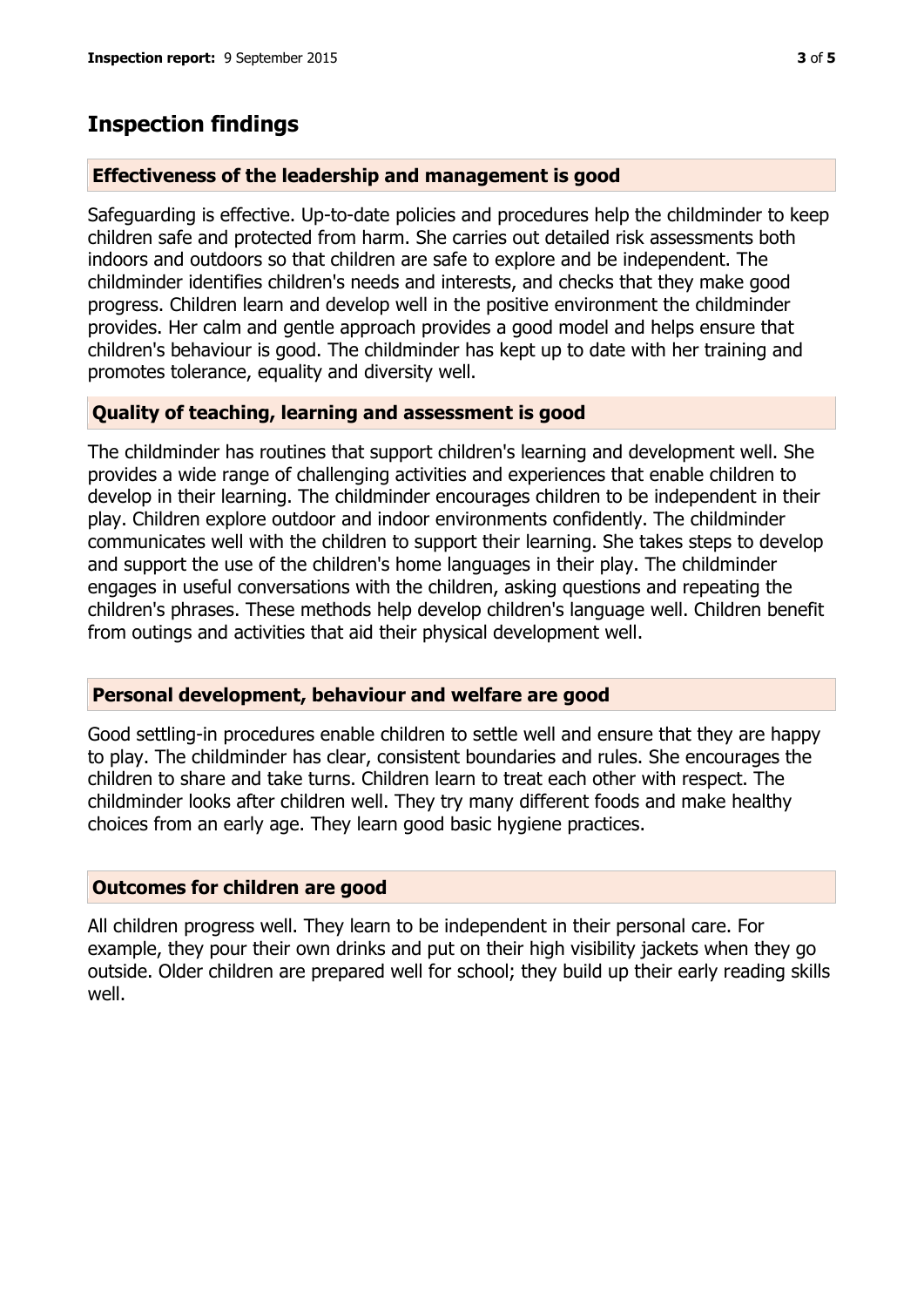## **Setting details**

| Unique reference number       | EY423865        |
|-------------------------------|-----------------|
| <b>Local authority</b>        | Redbridge       |
| <b>Inspection number</b>      | 823042          |
| <b>Type of provision</b>      | Childminder     |
| Day care type                 | Childminder     |
| <b>Age range of children</b>  | $0 - 8$         |
| <b>Total number of places</b> | 5               |
| Number of children on roll    | 3               |
| <b>Name of provider</b>       |                 |
| Date of previous inspection   | 12 October 2011 |
| <b>Telephone number</b>       |                 |

The childminder registered in 2011. She lives in the London Borough of Redbridge. Her service is open throughout the year on weekdays only, from 8am to 6pm.

This inspection was carried out by Ofsted under sections 49 and 50 of the Childcare Act 2006 on the quality and standards of provision that is registered on the Early Years Register. The registered person must ensure that this provision complies with the statutory framework for children's learning, development and care, known as the Early Years Foundation Stage.

Any complaints about the inspection or the report should be made following the procedures set out in the guidance 'Complaints procedure: raising concerns and making complaints about Ofsted', which is available from Ofsted's website: www.gov.uk/government/organisations/ofsted. If you would like Ofsted to send you a copy of the guidance, please telephone 0300 123 4234, or email enquiries@ofsted.gov.uk.